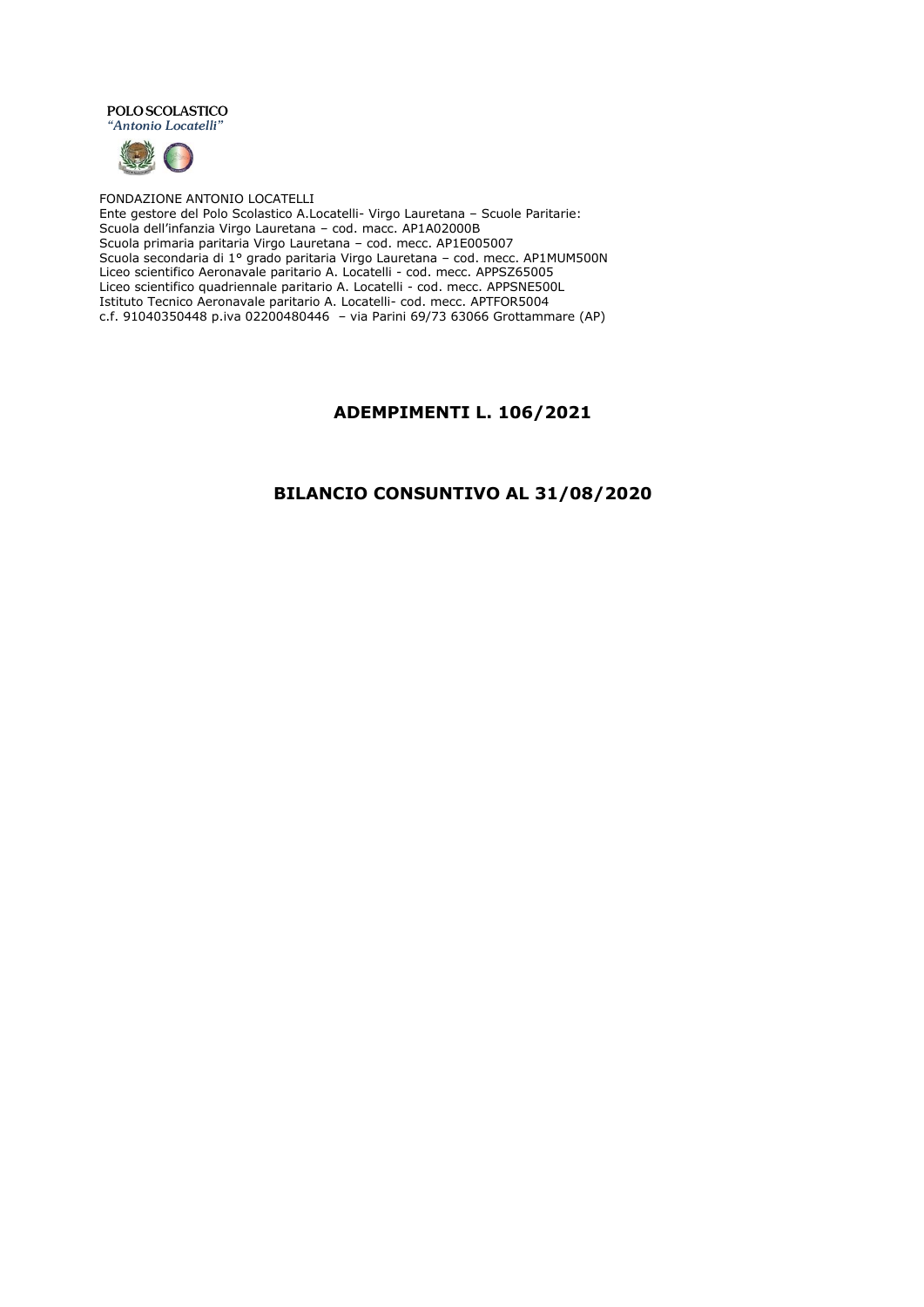| Ditta                     | FONDAZIONE "ANTONIO LOCATELLI" - ETS                              |                          |                        | Codice attivita'<br>854100 - ISTRUZIONE SECONDARIA          |               |        |              |  |  |
|---------------------------|-------------------------------------------------------------------|--------------------------|------------------------|-------------------------------------------------------------|---------------|--------|--------------|--|--|
| 554                       | <b>VIA PARINI 69-71-73</b><br>63066 GROTTAMMARE<br>AP             |                          |                        | Codice fiscale<br>91040350448<br>02200480446<br>Partita IVA |               |        |              |  |  |
|                           | SITUAZIONE PATRIMONIALE AL 31/08/2020                             |                          | DAL 01/09/2019         |                                                             | AL 31/08/2020 | Pagina | $\mathbf{1}$ |  |  |
|                           |                                                                   |                          |                        |                                                             |               |        |              |  |  |
| <b>CONTO</b>              | <b>DESCRIZIONE CONTO</b>                                          | <b>SALDO DARE</b>        | SALDO AVERE            |                                                             |               |        |              |  |  |
| $**$                      | ATTIVITA                                                          |                          |                        |                                                             |               |        |              |  |  |
| 03/35/005                 | LAVORI STRAOR. SU BENI DI TERZI                                   | 3.416,00                 |                        |                                                             |               |        |              |  |  |
| 03/35/502                 | MANUTEN.AMMODERN. DA AMMORT.                                      | 3.748,48                 |                        |                                                             |               |        |              |  |  |
| 03/35/***                 | ALTRE IMMOB.ZIONI IMMATERIALI                                     | 7.164,48                 |                        |                                                             |               |        |              |  |  |
| $03$ /**/***              | IMMOBILIZZAZIONI IMMATERIALI                                      | 7.164,48                 |                        |                                                             |               |        |              |  |  |
| 06/10/005                 | <b>IMPIANTI GENERICI</b>                                          | 73.584,52                |                        |                                                             |               |        |              |  |  |
| 06/10/010                 | <b>IMPIANTI SPECIFICI</b>                                         | 31.730,00                |                        |                                                             |               |        |              |  |  |
| 06/10/015                 | <b>MACCHINARI</b>                                                 | 19.288,00                |                        |                                                             |               |        |              |  |  |
| 06/10/501                 | IMPIANTI DI ALLARME E DI RIPRESA                                  | 3.091,42                 |                        |                                                             |               |        |              |  |  |
| 06/10/***<br>06/15/010    | <b>IMPIANTI E MACCHINARIO</b><br>ATTR.VARIE E MINUTE (<516,46 E.) | 127.693,94<br>15.720,87  |                        |                                                             |               |        |              |  |  |
| 06/15/501                 | MACCH., APPAR.E ATTREZZATURE VARI                                 | 14.691,24                |                        |                                                             |               |        |              |  |  |
| 06/15/***                 | ATTREZZATURE IND.LI E COMM.LI                                     | 30.412,11                |                        |                                                             |               |        |              |  |  |
| 06/20/005                 | MOBILI E MACCHINE ORD. D'UFFICIO                                  | 3.875,90                 |                        |                                                             |               |        |              |  |  |
| 06/20/010                 | MACCHINE ELETTROMEC. D'UFFICIO                                    | 28.463,96                |                        |                                                             |               |        |              |  |  |
| 06/20/***                 | MOBILI E MACC.D'UFF.(ALTRI BENI)                                  | 32.339,86                |                        |                                                             |               |        |              |  |  |
| 06/25/015                 | AUTOCARRI/AUTOVETTURE                                             | 40.491,39                |                        |                                                             |               |        |              |  |  |
| 06/25/025                 | <b>AUTOVETTURE</b>                                                | 6.000,00                 |                        |                                                             |               |        |              |  |  |
| 06/25/***<br>06/30/040    | AUTOMEZZI (ALTRI BENI)<br>ARREDAMENTO                             | 46.491,39<br>9.829,20    |                        |                                                             |               |        |              |  |  |
| 06/30/100                 | ALTRI BENI MATERIALI                                              | 2.350,00                 |                        |                                                             |               |        |              |  |  |
| 06/30/***                 | <b>ALTRI BENI</b>                                                 | 12.179,20                |                        |                                                             |               |        |              |  |  |
| $06$ /**/***              | IMMOBILIZZAZIONI MATERIALI                                        | 249.116,50               |                        |                                                             |               |        |              |  |  |
|                           |                                                                   |                          |                        |                                                             |               |        |              |  |  |
| 09/05/010                 | PARTECIPAZ in ALTRE FONDAZIONI                                    | 12.500,00                |                        |                                                             |               |        |              |  |  |
| 09/05/***                 | <b>PARTECIPAZIONI</b>                                             | 12.500,00                |                        |                                                             |               |        |              |  |  |
| 09/10/030<br>09/10/***    | DEPOSITI CAUZIONALI SU CONTRATTI<br><b>CREDITI IMMOBILIZZATI</b>  | 18.000,00<br>18.000,00   |                        |                                                             |               |        |              |  |  |
| 09/**/***                 | IMMOBILIZZAZIONI FINANZIARIE                                      | 30.500,00                |                        |                                                             |               |        |              |  |  |
|                           |                                                                   |                          |                        |                                                             |               |        |              |  |  |
| 14/00/***                 | <b>CREDITI V/CLIENTI</b>                                          | 5.640,00                 |                        |                                                             |               |        |              |  |  |
| 18/20/050                 | <b>ERARIO C/RITENUTE SUBITE</b>                                   | 27,93                    |                        |                                                             |               |        |              |  |  |
| 18/20/065                 | ERARIO C/CRED. D'IMPOSTA                                          | 6.633,17                 |                        |                                                             |               |        |              |  |  |
| 18/20/***                 | <b>CREDITI TRIBUTARI</b>                                          | 6.661,10                 |                        |                                                             |               |        |              |  |  |
| $18$ /**/***              | <b>ALTRI CREDITI</b>                                              | 6.661,10                 |                        |                                                             |               |        |              |  |  |
|                           |                                                                   |                          |                        |                                                             |               |        |              |  |  |
| 24/05/001                 | <b>BCC DI RIPATRANSONE</b>                                        | 150.538,47               |                        |                                                             |               |        |              |  |  |
| 24/05/***<br>$24$ /**/*** | DEPOSITI BANCARI E POSTALI<br>DISPONIBILITA' LIQUIDE              | 150.538,47<br>150.538,47 |                        |                                                             |               |        |              |  |  |
|                           |                                                                   |                          |                        |                                                             |               |        |              |  |  |
| 26/05/005                 | RATEI ATTIVI                                                      | 347.296,05               |                        |                                                             |               |        |              |  |  |
| 26/05/***                 | <b>RATEI ATTIVI</b>                                               | 347.296,05               |                        |                                                             |               |        |              |  |  |
| 26/10/005                 | RISCONTI ATTIVI                                                   | 42.342,28                |                        |                                                             |               |        |              |  |  |
| 26/10/***                 | <b>RISCONTI ATTIVI</b>                                            | 42.342,28                |                        |                                                             |               |        |              |  |  |
| $26$ /**/***              | RATEI E RISCONTI ATTIVI                                           | 389.638,33               |                        |                                                             |               |        |              |  |  |
| 50/05/020                 | <b>INAIL C/CONTRIBUTI</b>                                         | 2.359,82                 |                        |                                                             |               |        |              |  |  |
| 50/05/***                 | DEBITI V/IST.PREV.E SICUR.SOC.                                    | 2.359,82                 |                        |                                                             |               |        |              |  |  |
| $50$ /**/***              | DEBITI V/IST.PREV.E SICUR.SOC.                                    | 2.359,82                 |                        |                                                             |               |        |              |  |  |
|                           |                                                                   |                          |                        |                                                             |               |        |              |  |  |
| $***$                     | <b>TOTALE ATTIVITA</b>                                            |                          |                        |                                                             |               |        |              |  |  |
|                           |                                                                   | 841.618,70               |                        |                                                             |               |        |              |  |  |
|                           |                                                                   |                          |                        |                                                             |               |        |              |  |  |
| $\star\star$              | PASSIVITA                                                         |                          |                        |                                                             |               |        |              |  |  |
|                           |                                                                   |                          |                        |                                                             |               |        |              |  |  |
| 04/35/015                 | F/AMM ALT. COS. AD UT. PLU. AMM                                   |                          | 1.723,36               |                                                             |               |        |              |  |  |
| 04/35/***<br>$04$ /**/*** | F/AMM ALTRE IMMOB. IMMATERIALI<br>F/AMM IMMOBILIZZAZIONI IMMAT.   |                          | 1.723,36               |                                                             |               |        |              |  |  |
|                           |                                                                   |                          | 1.723,36               |                                                             |               |        |              |  |  |
| 07/10/005                 | F/AMM IMPIANTI GENERICI                                           |                          | 24.929,63              |                                                             |               |        |              |  |  |
| 07/10/010                 | F/AMM IMPIANTI SPECIFICI                                          |                          | 9.519,00               |                                                             |               |        |              |  |  |
| 07/10/015                 | <b>F/AMM MACCHINARI</b>                                           |                          | 11.512,80              |                                                             |               |        |              |  |  |
| $07/10$ /***              | F/AMM IMPIANTI E MACCHINARIO                                      |                          | 45.961,43              |                                                             |               |        |              |  |  |
| 07/15/005                 | F/AMM ATTREZ. IND.LI E COMM.LI                                    |                          |                        | 995,80                                                      |               |        |              |  |  |
| 07/15/010<br>$07/15$ /*** | F/AMM ATTR. VARIE E MINUTE<br>F/AMM ATTREZ. IND.LI E COMM.LI      |                          | 15.720,87<br>16.716,67 |                                                             |               |        |              |  |  |
|                           |                                                                   |                          |                        |                                                             |               |        |              |  |  |
|                           |                                                                   |                          |                        |                                                             |               |        |              |  |  |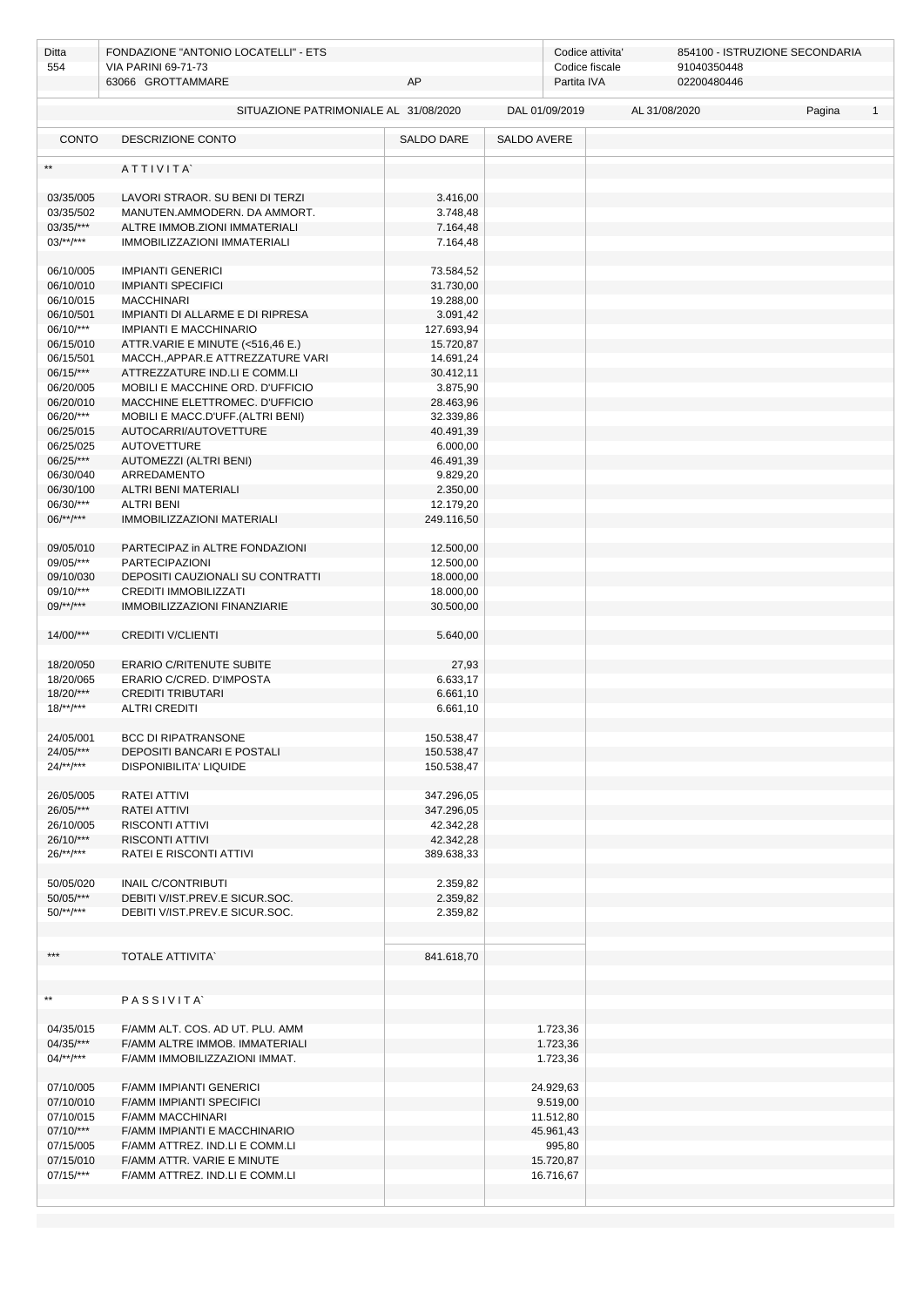| Ditta                  | FONDAZIONE "ANTONIO LOCATELLI" - ETS                   |                   |                        | Codice attivita'<br>854100 - ISTRUZIONE SECONDARIA |               |        |                |  |  |
|------------------------|--------------------------------------------------------|-------------------|------------------------|----------------------------------------------------|---------------|--------|----------------|--|--|
| 554                    | <b>VIA PARINI 69-71-73</b>                             |                   |                        | Codice fiscale<br>91040350448                      |               |        |                |  |  |
|                        | 63066 GROTTAMMARE                                      | AP                |                        | Partita IVA                                        | 02200480446   |        |                |  |  |
|                        | SITUAZIONE PATRIMONIALE AL 31/08/2020                  |                   | DAL 01/09/2019         |                                                    | AL 31/08/2020 | Pagina | $\overline{2}$ |  |  |
| CONTO                  | DESCRIZIONE CONTO                                      | <b>SALDO DARE</b> | SALDO AVERE            |                                                    |               |        |                |  |  |
| $**$                   | PASSIVITA                                              |                   |                        |                                                    |               |        |                |  |  |
| 07/20/005              | F/AMM MOBILI E MACCH. ORD. D'UFF                       |                   | 113,28                 |                                                    |               |        |                |  |  |
| 07/20/010              | F/AMM MACCH. ELETTROM. D'UFF.                          |                   | 13.503,70              |                                                    |               |        |                |  |  |
| 07/20/***              | F/AMM. MOBILI E MACCH. D'UFFICIO                       |                   | 13.616,98              |                                                    |               |        |                |  |  |
| 07/25/015              | F/AMM. AUTOCARRI/AUTOVETTURE                           |                   | 9.038,73               |                                                    |               |        |                |  |  |
| 07/25/025              | F/AMM. AUTOVETTURE                                     |                   | 6.020,00               |                                                    |               |        |                |  |  |
| 07/25/***              | F/AMM. AUTOMEZZI (ALTRI BENI)                          |                   | 15.058,73              |                                                    |               |        |                |  |  |
| 07/30/040              | F/AMM. ARREDAMENTO                                     |                   | 3.810,20               |                                                    |               |        |                |  |  |
| 07/30/100              | F/AMM. ALTRI BENI MATERIALI                            |                   | 480,00                 |                                                    |               |        |                |  |  |
| 07/30/***              | F/AMM. ALTRI BENI                                      |                   | 4.290,20               |                                                    |               |        |                |  |  |
| $07$ /**/***           | F/AMM IMMOB. MATERIALI                                 |                   | 95.644,01              |                                                    |               |        |                |  |  |
| 28/05/010              | FONDO DI DOTAZIONE                                     |                   | 30.000,00              |                                                    |               |        |                |  |  |
| 28/05/015              | <b>CAPITALE NETTO</b>                                  |                   | 7.587,29               |                                                    |               |        |                |  |  |
| 28/05/***              | <b>CAPITALE</b>                                        |                   | 37.587,29              |                                                    |               |        |                |  |  |
| $28$ /**/***           | PATRIMONIO NETTO                                       |                   | 37.587,29              |                                                    |               |        |                |  |  |
|                        |                                                        |                   |                        |                                                    |               |        |                |  |  |
| 31/05/005              | DEBITI P/T.F.R.                                        |                   | 128.447,10             |                                                    |               |        |                |  |  |
| $31/05$ /***           | TFR LAVORO SUBORDINATO                                 |                   | 128.447,10             |                                                    |               |        |                |  |  |
| $31$ /**/***           | TFR LAVORO SUBORDINATO                                 |                   | 128.447,10             |                                                    |               |        |                |  |  |
|                        |                                                        |                   |                        |                                                    |               |        |                |  |  |
| 36/05/511              | TERZI C/ANTICIPAZ.INFRUTTIFERE                         |                   | 8.335,93               |                                                    |               |        |                |  |  |
| 36/05/***              | DEBITI V/ALTRI FINANZIATORI                            |                   | 8.335,93               |                                                    |               |        |                |  |  |
| $36$ /**/***           | DEBITI V/ALTRI FINANZIATORI                            |                   | 8.335,93               |                                                    |               |        |                |  |  |
|                        |                                                        |                   |                        |                                                    |               |        |                |  |  |
| 40/00/***              | <b>DEBITI V/FORNITORI</b>                              |                   | 142.741,41             |                                                    |               |        |                |  |  |
|                        |                                                        |                   |                        |                                                    |               |        |                |  |  |
| 41/05/005<br>41/05/*** | <b>FATTURE DA RICEVERE</b><br>ALTRI DEBITI V/FORNITORI |                   | 14.314,75<br>14.314,75 |                                                    |               |        |                |  |  |
| $41$ /**/***           | ALTRI DEBITI V/FORNITORI                               |                   | 14.314,75              |                                                    |               |        |                |  |  |
|                        |                                                        |                   |                        |                                                    |               |        |                |  |  |
| 48/05/010              | <b>ERARIO C/IRES</b>                                   |                   | 4.071,00               |                                                    |               |        |                |  |  |
| 48/05/015              | ERARIO C/IMPOSTA SOST. RIV. TFR                        |                   | 208,96                 |                                                    |               |        |                |  |  |
| 48/05/080              | ERARIO C/RIT. LAVORO DIPENDENTE                        |                   | 37.255,69              |                                                    |               |        |                |  |  |
| 48/05/085              | ERARIO C/RIT. LAVORO AUTONOMO                          |                   | 2.847,41               |                                                    |               |        |                |  |  |
| 48/05/100              | <b>REGIONI C/IRAP</b>                                  |                   | 63.544,00              |                                                    |               |        |                |  |  |
| 48/05/191              | DEB.TRIB. UNICO2015                                    |                   | 12.288,70              |                                                    |               |        |                |  |  |
| 48/05/***              | <b>DEBITI TRIBUTARI</b>                                |                   | 120.215,76             |                                                    |               |        |                |  |  |
| 48/**/***              | DEBITI TRIBUTARI                                       |                   | 120.215,76             |                                                    |               |        |                |  |  |
|                        |                                                        |                   |                        |                                                    |               |        |                |  |  |
| 50/05/005              | INPS C/CONTRIBUTI SOC. LAV. DIP.                       |                   | 67.185,56              |                                                    |               |        |                |  |  |
| 50/05/***              | DEBITI V/IST.PREV.E SICUR.SOC.                         |                   | 67.185,56              |                                                    |               |        |                |  |  |
| $50$ /**/***           | DEBITI V/IST PREV E SICUR SOC.                         |                   | 67.185,56              |                                                    |               |        |                |  |  |
|                        |                                                        |                   |                        |                                                    |               |        |                |  |  |
| 52/05/055              | DIPENDENTI C/RETRIBUZIONI                              |                   | 57.166,79              |                                                    |               |        |                |  |  |
| 52/05/***              | <b>ALTRI DEBITI</b>                                    |                   | 57.166,79              |                                                    |               |        |                |  |  |
| $52$ /**/***           | <b>ALTRI DEBITI</b>                                    |                   | 57.166,79              |                                                    |               |        |                |  |  |
| 54/05/005              | <b>RATEI PASSIVI</b>                                   |                   | 88.623,81              |                                                    |               |        |                |  |  |
| 54/05/***              | <b>RATEI PASSIVI</b>                                   |                   | 88.623,81              |                                                    |               |        |                |  |  |
| 54/10/005              | RISCONTI PASSIVI                                       |                   | 76.183,50              |                                                    |               |        |                |  |  |
| 54/10/***              | <b>RISCONTI PASSIVI</b>                                |                   | 76.183,50              |                                                    |               |        |                |  |  |
| $54$ /**/***           | RATEI E RISCONTI PASSIVI                               |                   | 164.807,31             |                                                    |               |        |                |  |  |
|                        |                                                        |                   |                        |                                                    |               |        |                |  |  |
|                        |                                                        |                   |                        |                                                    |               |        |                |  |  |
| ***                    | <b>TOTALE PASSIVITA</b>                                |                   | 838.169,27             |                                                    |               |        |                |  |  |
|                        |                                                        |                   |                        |                                                    |               |        |                |  |  |
| ****                   | UTILE DI ESERCIZIO                                     |                   | 3.449,43               |                                                    |               |        |                |  |  |
| *****                  |                                                        |                   |                        |                                                    |               |        |                |  |  |
|                        | <b>TOTALE A PAREGGIO</b>                               | 841.618,70        | 841.618,70             |                                                    |               |        |                |  |  |
|                        |                                                        |                   |                        |                                                    |               |        |                |  |  |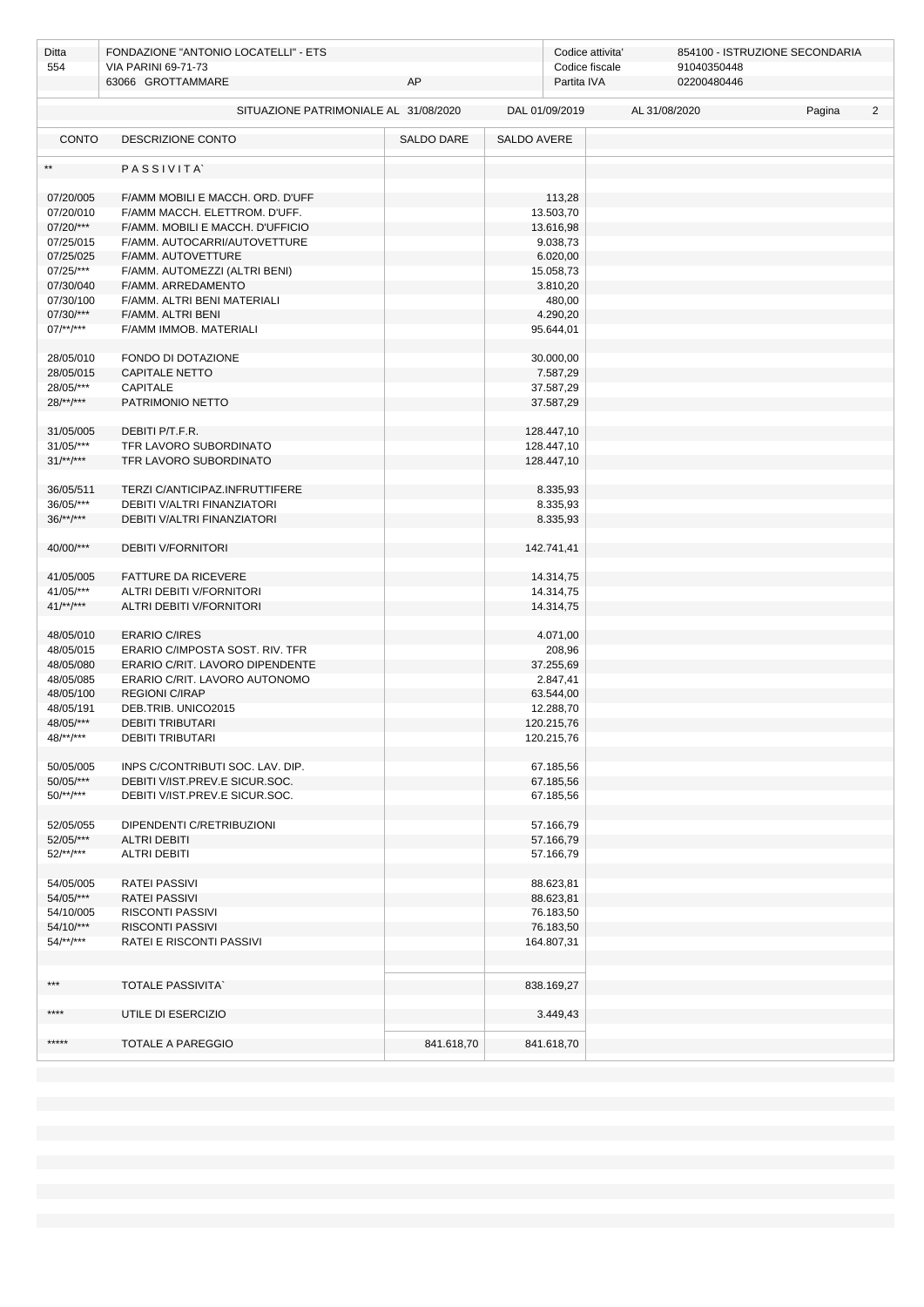| 63066 GROTTAMMARE<br>AP<br>02200480446<br>Partita IVA<br>SITUAZIONE ECONOMICA AL 31/08/2020<br>DAL 01/09/2019<br>AL 31/08/2020<br>3<br>Pagina<br><b>CONTO</b><br><b>DESCRIZIONE CONTO</b><br>SALDO DARE<br><b>SALDO AVERE</b><br>% DARE<br>% AVERE<br>% DARE<br>% AVERE<br>COSTI, SPESE E PERDITE<br>66/05/006<br>LIBRI, SUPPORTI E ACCESS. PER LA<br>68.132,87<br>3,9079<br>3,9002<br>66/05/***<br>68.132,87<br>3,9079<br>3,9002<br><b>MATERIE PRIME</b><br>66/30/015<br>1.804,70<br>0,1035<br>0,1033<br>MATERIALE DI PULIZIA<br>66/30/017<br>PRODOTTI SANIF.E DISP.PROT.INDIV<br>910,72<br>0,0522<br>0,0521<br>66/30/025<br>CANCELLERIA<br>560,95<br>0,0322<br>0,0321<br>66/30/035<br>CARBURANTI E LUBRIFICANTI<br>12.071,13<br>0,6924<br>0,6910<br>66/30/045<br>ACQ. DIVISE E ALTRI ACCESSORI<br>53.138,93<br>3,0479<br>3,0419<br>66/30/***<br>ALTRI ACQUISTI<br>68.486,43<br>3,9282<br>3,9204<br>66/**/***<br>COSTI P/MAT.PRI, SUSS., CON.E MER.<br>136.619,30<br>7,8206<br>7,8361<br>68/05/015<br>1.742,16<br>0,0999<br>0,0997<br>SPESE per SCUOLA NUOTO<br>68/05/025<br><b>ENERGIA ELETTRICA</b><br>22.302,23<br>1,2792<br>1,2767<br>68/05/040<br><b>GAS RISCALDAMENTO</b><br>23.694,84<br>1,3591<br>1,3564<br>68/05/045<br><b>ACQUA</b><br>7.889,93<br>0,4525<br>0,4516<br>6,6726<br>68/05/052<br>SPESE per PASTI MENSA SCOLAST.<br>116.335,24<br>6,6595<br>68/05/055<br>MANUT.E RIPARAZ.BENI PROPRI 5%<br>10.634,95<br>0,6100<br>0,6088<br>68/05/075<br>6.459,26<br>0,3705<br>0,3698<br>MAN. E RIP. BENI DI TERZI<br>68/05/080<br>0,1067<br>0,1065<br>PEDAGGI AUTOSTRADALI<br>1.861,14<br>68/05/095<br>2.371,50<br>0,1360<br>0,1358<br>ALTRI ONERI P/AUTOMEZZI<br>68/05/110<br>0,8871<br>0,8854<br>ASSICURAZIONI R.C.A.<br>15.466,44<br>0,0254<br>68/05/120<br>ASSICURAZIONI R.C.A. PARZ.DEDUC.<br>443,00<br>0,0254<br>68/05/125<br>ASSICURAZ. NON OBBLIGATORIE<br>4.929,31<br>0,2827<br>0,2822<br>68/05/290<br>PUBBLICITA'<br>1,4879<br>1,4850<br>25.941,22<br>68/05/320<br>SPESE TELEFONICHE<br>2.800,38<br>0,1606<br>0,1603<br>68/05/340<br>SPESE DI RAPPRESENTANZA DEDUCIB.<br>60,00<br>0,0034<br>0,0034<br>68/05/345<br>196,00<br>0,0112<br>0,0112<br>PASTI E SOGGIORNI<br>68/05/346<br>SPESE PER VIAGGI E TRASFERIMENTI<br>2.277,03<br>0,1306<br>0,1303<br>68/05/350<br>1.617,66<br>0,0928<br>0,0926<br>SPESE LAVANDERIA INDUSTRIALE<br>68/05/370<br><b>ONERI BANCARI</b><br>2.448,51<br>0,1404<br>0,1402<br>68/05/386<br>TEN.PAGHE,CONT.,DICH.DA LAV.AUT.<br>21.249,86<br>1,2188<br>1,2164<br>68/05/490<br>ALTRI SERVIZI DEDUCIBILI<br>2.651,78<br>0,1521<br>0,1518<br>68/05/514<br>ASSIST. & MANUT ANNUALE COMPUTER<br>1.935,73<br>0,1110<br>0,1108<br>1,4239<br>68/05/520<br>SPESE DI TRASPORTO<br>24.825,04<br>1,4211<br>68/05/606<br>0,1624<br>MANUTENZIONE ASCENSORI<br>2.836,30<br>0,1627<br>68/05/650<br>20.045,69<br>1,1498<br>1,1475<br>SPESE VIAGGI ISTRUZIONE-GITE<br>68/05/800<br>LEZIONI/ESAMI/CERTIFICAZ.INGLESE<br>20.846,86<br>1,1957<br>1,1934<br>0,8904<br>68/05/801<br>CERIMONIE E MANIFESTAZIONI<br>15.523,46<br>0,8886<br>68/05/802<br>1.098,00<br>0,0630<br>0,0629<br>MONTAGGIO STRUTTURE<br>68/05/804<br>LEZIONI DI ALTRE MATERIE<br>18.757,90<br>1,0759<br>1,0738<br>68/05/***<br>21,7092<br><b>COSTI PER SERVIZI</b><br>379.241,42<br>21,7521<br>68/**/***<br><b>COSTI PER SERVIZI</b><br>21,7521<br>21,7092<br>379.241,42<br>70/05/010<br>AFFITTO IMMOBILE VIA PARINI<br>99.000,00<br>5,6783<br>5,6671<br>70/05/101<br>NOLEGGIO DEDUCIBILE<br>998,92<br>0,0573<br>0,0572<br>70/05/***<br>AFFITTI E LOCAZIONI<br>99.998,92<br>5,7356<br>5,7243<br>70/10/005<br>CANONI DI LEASING BENI MOB. DED.<br>28.666,94<br>1,6442<br>1,6410<br>70/10/***<br><b>LEASING</b><br>28.666,94<br>1,6442<br>1,6410<br>$70$ /**/***<br>COSTI P/GODIMENTO BENI DI TERZI<br>128.665,86<br>7,3799<br>7,3653<br>72/05/010<br>SALARI E STIPENDI<br>783.866,12<br>44,9602<br>44,8714<br>72/05/***<br>SALARI E STIPENDI<br>783.866,12<br>44,9602<br>44,8714<br>72/15/005<br><b>ONERI SOCIALI INPS</b><br>213.953,14<br>12,2717<br>12,2475<br>72/15/025<br><b>ONERI SOCIALI INAIL</b><br>4.851,60<br>0,2783<br>0,2777<br>72/15/***<br><b>ONERI SOCIALI</b><br>218.804,74<br>12,5500<br>12,5252<br>72/20/005<br><b>TFR</b><br>46.134,66<br>2,6461<br>2,6409<br>72/20/***<br>TRATTAMENTO FINE RAPPORTO<br>46.134,66<br>2,6409<br>2,6461<br>72/**/***<br>COSTI PER IL PERSONALE<br>1.048.805,52<br>60,1563<br>60,0375<br>74/35/015<br>AMM.TO ALT.COS.AD UT.PLUR.DA AMM<br>1.348,51<br>0,0773<br>0,0772<br>74/35/***<br>AMM.TO ALTRE IMM.IMMATERIALI<br>1.348,51<br>0,0773<br>0,0772<br>$74$ /**/***<br>1.348,51<br>0,0773<br>0,0772<br>AMM.TI IMM. IMMATERIALI<br>75/10/005<br>AMM.TO ORD.IMP.GEN.<br>5.564,45<br>0,3192<br>0,3185<br>75/10/015<br>0,0825<br>AMM.TO ORD. MACC.<br>1.439,10<br>0,0824<br>75/10/***<br>AMM. TO IMPIANTI E MACCHINARIO<br>7.003,55<br>0,4017<br>0,4009<br>75/15/005<br>AMM.TO ORD.ATT.IND.LI E COMM.<br>0,0419<br>0,0418<br>731,04<br>75/15/***<br>AMM.TO ATTREZ. IND.LI E COMM.LI<br>731,04<br>0,0419<br>0,0418<br>75/20/005<br>AMM.TO ORD.MOB.E MAC.ORD.UF.<br>113,28<br>0,0065<br>0,0065 | Ditta | FONDAZIONE "ANTONIO LOCATELLI" - ETS |  |  | 854100 - ISTRUZIONE SECONDARIA<br>Codice attivita' |  |  |  |  |
|------------------------------------------------------------------------------------------------------------------------------------------------------------------------------------------------------------------------------------------------------------------------------------------------------------------------------------------------------------------------------------------------------------------------------------------------------------------------------------------------------------------------------------------------------------------------------------------------------------------------------------------------------------------------------------------------------------------------------------------------------------------------------------------------------------------------------------------------------------------------------------------------------------------------------------------------------------------------------------------------------------------------------------------------------------------------------------------------------------------------------------------------------------------------------------------------------------------------------------------------------------------------------------------------------------------------------------------------------------------------------------------------------------------------------------------------------------------------------------------------------------------------------------------------------------------------------------------------------------------------------------------------------------------------------------------------------------------------------------------------------------------------------------------------------------------------------------------------------------------------------------------------------------------------------------------------------------------------------------------------------------------------------------------------------------------------------------------------------------------------------------------------------------------------------------------------------------------------------------------------------------------------------------------------------------------------------------------------------------------------------------------------------------------------------------------------------------------------------------------------------------------------------------------------------------------------------------------------------------------------------------------------------------------------------------------------------------------------------------------------------------------------------------------------------------------------------------------------------------------------------------------------------------------------------------------------------------------------------------------------------------------------------------------------------------------------------------------------------------------------------------------------------------------------------------------------------------------------------------------------------------------------------------------------------------------------------------------------------------------------------------------------------------------------------------------------------------------------------------------------------------------------------------------------------------------------------------------------------------------------------------------------------------------------------------------------------------------------------------------------------------------------------------------------------------------------------------------------------------------------------------------------------------------------------------------------------------------------------------------------------------------------------------------------------------------------------------------------------------------------------------------------------------------------------------------------------------------------------------------------------------------------------------------------------------------------------------------------------------------------------------------------------------------------------------------------------------------------------------------------------------------------------------------------------------------------------------------------------------------------------------------------------------------------------------------------------------------------------------------------------------------------------------------------------------------------------------------------------------------------------------------------------------------------------------------------------------------------------------------------------------------------------------------------------------------------------------------------------------------------------------|-------|--------------------------------------|--|--|----------------------------------------------------|--|--|--|--|
|                                                                                                                                                                                                                                                                                                                                                                                                                                                                                                                                                                                                                                                                                                                                                                                                                                                                                                                                                                                                                                                                                                                                                                                                                                                                                                                                                                                                                                                                                                                                                                                                                                                                                                                                                                                                                                                                                                                                                                                                                                                                                                                                                                                                                                                                                                                                                                                                                                                                                                                                                                                                                                                                                                                                                                                                                                                                                                                                                                                                                                                                                                                                                                                                                                                                                                                                                                                                                                                                                                                                                                                                                                                                                                                                                                                                                                                                                                                                                                                                                                                                                                                                                                                                                                                                                                                                                                                                                                                                                                                                                                                                                                                                                                                                                                                                                                                                                                                                                                                                                                                                                                                                    | 554   | <b>VIA PARINI 69-71-73</b>           |  |  | Codice fiscale<br>91040350448                      |  |  |  |  |
|                                                                                                                                                                                                                                                                                                                                                                                                                                                                                                                                                                                                                                                                                                                                                                                                                                                                                                                                                                                                                                                                                                                                                                                                                                                                                                                                                                                                                                                                                                                                                                                                                                                                                                                                                                                                                                                                                                                                                                                                                                                                                                                                                                                                                                                                                                                                                                                                                                                                                                                                                                                                                                                                                                                                                                                                                                                                                                                                                                                                                                                                                                                                                                                                                                                                                                                                                                                                                                                                                                                                                                                                                                                                                                                                                                                                                                                                                                                                                                                                                                                                                                                                                                                                                                                                                                                                                                                                                                                                                                                                                                                                                                                                                                                                                                                                                                                                                                                                                                                                                                                                                                                                    |       |                                      |  |  |                                                    |  |  |  |  |
|                                                                                                                                                                                                                                                                                                                                                                                                                                                                                                                                                                                                                                                                                                                                                                                                                                                                                                                                                                                                                                                                                                                                                                                                                                                                                                                                                                                                                                                                                                                                                                                                                                                                                                                                                                                                                                                                                                                                                                                                                                                                                                                                                                                                                                                                                                                                                                                                                                                                                                                                                                                                                                                                                                                                                                                                                                                                                                                                                                                                                                                                                                                                                                                                                                                                                                                                                                                                                                                                                                                                                                                                                                                                                                                                                                                                                                                                                                                                                                                                                                                                                                                                                                                                                                                                                                                                                                                                                                                                                                                                                                                                                                                                                                                                                                                                                                                                                                                                                                                                                                                                                                                                    |       |                                      |  |  |                                                    |  |  |  |  |
|                                                                                                                                                                                                                                                                                                                                                                                                                                                                                                                                                                                                                                                                                                                                                                                                                                                                                                                                                                                                                                                                                                                                                                                                                                                                                                                                                                                                                                                                                                                                                                                                                                                                                                                                                                                                                                                                                                                                                                                                                                                                                                                                                                                                                                                                                                                                                                                                                                                                                                                                                                                                                                                                                                                                                                                                                                                                                                                                                                                                                                                                                                                                                                                                                                                                                                                                                                                                                                                                                                                                                                                                                                                                                                                                                                                                                                                                                                                                                                                                                                                                                                                                                                                                                                                                                                                                                                                                                                                                                                                                                                                                                                                                                                                                                                                                                                                                                                                                                                                                                                                                                                                                    |       |                                      |  |  |                                                    |  |  |  |  |
|                                                                                                                                                                                                                                                                                                                                                                                                                                                                                                                                                                                                                                                                                                                                                                                                                                                                                                                                                                                                                                                                                                                                                                                                                                                                                                                                                                                                                                                                                                                                                                                                                                                                                                                                                                                                                                                                                                                                                                                                                                                                                                                                                                                                                                                                                                                                                                                                                                                                                                                                                                                                                                                                                                                                                                                                                                                                                                                                                                                                                                                                                                                                                                                                                                                                                                                                                                                                                                                                                                                                                                                                                                                                                                                                                                                                                                                                                                                                                                                                                                                                                                                                                                                                                                                                                                                                                                                                                                                                                                                                                                                                                                                                                                                                                                                                                                                                                                                                                                                                                                                                                                                                    |       |                                      |  |  |                                                    |  |  |  |  |
|                                                                                                                                                                                                                                                                                                                                                                                                                                                                                                                                                                                                                                                                                                                                                                                                                                                                                                                                                                                                                                                                                                                                                                                                                                                                                                                                                                                                                                                                                                                                                                                                                                                                                                                                                                                                                                                                                                                                                                                                                                                                                                                                                                                                                                                                                                                                                                                                                                                                                                                                                                                                                                                                                                                                                                                                                                                                                                                                                                                                                                                                                                                                                                                                                                                                                                                                                                                                                                                                                                                                                                                                                                                                                                                                                                                                                                                                                                                                                                                                                                                                                                                                                                                                                                                                                                                                                                                                                                                                                                                                                                                                                                                                                                                                                                                                                                                                                                                                                                                                                                                                                                                                    |       |                                      |  |  |                                                    |  |  |  |  |
|                                                                                                                                                                                                                                                                                                                                                                                                                                                                                                                                                                                                                                                                                                                                                                                                                                                                                                                                                                                                                                                                                                                                                                                                                                                                                                                                                                                                                                                                                                                                                                                                                                                                                                                                                                                                                                                                                                                                                                                                                                                                                                                                                                                                                                                                                                                                                                                                                                                                                                                                                                                                                                                                                                                                                                                                                                                                                                                                                                                                                                                                                                                                                                                                                                                                                                                                                                                                                                                                                                                                                                                                                                                                                                                                                                                                                                                                                                                                                                                                                                                                                                                                                                                                                                                                                                                                                                                                                                                                                                                                                                                                                                                                                                                                                                                                                                                                                                                                                                                                                                                                                                                                    |       |                                      |  |  |                                                    |  |  |  |  |
|                                                                                                                                                                                                                                                                                                                                                                                                                                                                                                                                                                                                                                                                                                                                                                                                                                                                                                                                                                                                                                                                                                                                                                                                                                                                                                                                                                                                                                                                                                                                                                                                                                                                                                                                                                                                                                                                                                                                                                                                                                                                                                                                                                                                                                                                                                                                                                                                                                                                                                                                                                                                                                                                                                                                                                                                                                                                                                                                                                                                                                                                                                                                                                                                                                                                                                                                                                                                                                                                                                                                                                                                                                                                                                                                                                                                                                                                                                                                                                                                                                                                                                                                                                                                                                                                                                                                                                                                                                                                                                                                                                                                                                                                                                                                                                                                                                                                                                                                                                                                                                                                                                                                    |       |                                      |  |  |                                                    |  |  |  |  |
|                                                                                                                                                                                                                                                                                                                                                                                                                                                                                                                                                                                                                                                                                                                                                                                                                                                                                                                                                                                                                                                                                                                                                                                                                                                                                                                                                                                                                                                                                                                                                                                                                                                                                                                                                                                                                                                                                                                                                                                                                                                                                                                                                                                                                                                                                                                                                                                                                                                                                                                                                                                                                                                                                                                                                                                                                                                                                                                                                                                                                                                                                                                                                                                                                                                                                                                                                                                                                                                                                                                                                                                                                                                                                                                                                                                                                                                                                                                                                                                                                                                                                                                                                                                                                                                                                                                                                                                                                                                                                                                                                                                                                                                                                                                                                                                                                                                                                                                                                                                                                                                                                                                                    |       |                                      |  |  |                                                    |  |  |  |  |
|                                                                                                                                                                                                                                                                                                                                                                                                                                                                                                                                                                                                                                                                                                                                                                                                                                                                                                                                                                                                                                                                                                                                                                                                                                                                                                                                                                                                                                                                                                                                                                                                                                                                                                                                                                                                                                                                                                                                                                                                                                                                                                                                                                                                                                                                                                                                                                                                                                                                                                                                                                                                                                                                                                                                                                                                                                                                                                                                                                                                                                                                                                                                                                                                                                                                                                                                                                                                                                                                                                                                                                                                                                                                                                                                                                                                                                                                                                                                                                                                                                                                                                                                                                                                                                                                                                                                                                                                                                                                                                                                                                                                                                                                                                                                                                                                                                                                                                                                                                                                                                                                                                                                    |       |                                      |  |  |                                                    |  |  |  |  |
|                                                                                                                                                                                                                                                                                                                                                                                                                                                                                                                                                                                                                                                                                                                                                                                                                                                                                                                                                                                                                                                                                                                                                                                                                                                                                                                                                                                                                                                                                                                                                                                                                                                                                                                                                                                                                                                                                                                                                                                                                                                                                                                                                                                                                                                                                                                                                                                                                                                                                                                                                                                                                                                                                                                                                                                                                                                                                                                                                                                                                                                                                                                                                                                                                                                                                                                                                                                                                                                                                                                                                                                                                                                                                                                                                                                                                                                                                                                                                                                                                                                                                                                                                                                                                                                                                                                                                                                                                                                                                                                                                                                                                                                                                                                                                                                                                                                                                                                                                                                                                                                                                                                                    |       |                                      |  |  |                                                    |  |  |  |  |
|                                                                                                                                                                                                                                                                                                                                                                                                                                                                                                                                                                                                                                                                                                                                                                                                                                                                                                                                                                                                                                                                                                                                                                                                                                                                                                                                                                                                                                                                                                                                                                                                                                                                                                                                                                                                                                                                                                                                                                                                                                                                                                                                                                                                                                                                                                                                                                                                                                                                                                                                                                                                                                                                                                                                                                                                                                                                                                                                                                                                                                                                                                                                                                                                                                                                                                                                                                                                                                                                                                                                                                                                                                                                                                                                                                                                                                                                                                                                                                                                                                                                                                                                                                                                                                                                                                                                                                                                                                                                                                                                                                                                                                                                                                                                                                                                                                                                                                                                                                                                                                                                                                                                    |       |                                      |  |  |                                                    |  |  |  |  |
|                                                                                                                                                                                                                                                                                                                                                                                                                                                                                                                                                                                                                                                                                                                                                                                                                                                                                                                                                                                                                                                                                                                                                                                                                                                                                                                                                                                                                                                                                                                                                                                                                                                                                                                                                                                                                                                                                                                                                                                                                                                                                                                                                                                                                                                                                                                                                                                                                                                                                                                                                                                                                                                                                                                                                                                                                                                                                                                                                                                                                                                                                                                                                                                                                                                                                                                                                                                                                                                                                                                                                                                                                                                                                                                                                                                                                                                                                                                                                                                                                                                                                                                                                                                                                                                                                                                                                                                                                                                                                                                                                                                                                                                                                                                                                                                                                                                                                                                                                                                                                                                                                                                                    |       |                                      |  |  |                                                    |  |  |  |  |
|                                                                                                                                                                                                                                                                                                                                                                                                                                                                                                                                                                                                                                                                                                                                                                                                                                                                                                                                                                                                                                                                                                                                                                                                                                                                                                                                                                                                                                                                                                                                                                                                                                                                                                                                                                                                                                                                                                                                                                                                                                                                                                                                                                                                                                                                                                                                                                                                                                                                                                                                                                                                                                                                                                                                                                                                                                                                                                                                                                                                                                                                                                                                                                                                                                                                                                                                                                                                                                                                                                                                                                                                                                                                                                                                                                                                                                                                                                                                                                                                                                                                                                                                                                                                                                                                                                                                                                                                                                                                                                                                                                                                                                                                                                                                                                                                                                                                                                                                                                                                                                                                                                                                    |       |                                      |  |  |                                                    |  |  |  |  |
|                                                                                                                                                                                                                                                                                                                                                                                                                                                                                                                                                                                                                                                                                                                                                                                                                                                                                                                                                                                                                                                                                                                                                                                                                                                                                                                                                                                                                                                                                                                                                                                                                                                                                                                                                                                                                                                                                                                                                                                                                                                                                                                                                                                                                                                                                                                                                                                                                                                                                                                                                                                                                                                                                                                                                                                                                                                                                                                                                                                                                                                                                                                                                                                                                                                                                                                                                                                                                                                                                                                                                                                                                                                                                                                                                                                                                                                                                                                                                                                                                                                                                                                                                                                                                                                                                                                                                                                                                                                                                                                                                                                                                                                                                                                                                                                                                                                                                                                                                                                                                                                                                                                                    |       |                                      |  |  |                                                    |  |  |  |  |
|                                                                                                                                                                                                                                                                                                                                                                                                                                                                                                                                                                                                                                                                                                                                                                                                                                                                                                                                                                                                                                                                                                                                                                                                                                                                                                                                                                                                                                                                                                                                                                                                                                                                                                                                                                                                                                                                                                                                                                                                                                                                                                                                                                                                                                                                                                                                                                                                                                                                                                                                                                                                                                                                                                                                                                                                                                                                                                                                                                                                                                                                                                                                                                                                                                                                                                                                                                                                                                                                                                                                                                                                                                                                                                                                                                                                                                                                                                                                                                                                                                                                                                                                                                                                                                                                                                                                                                                                                                                                                                                                                                                                                                                                                                                                                                                                                                                                                                                                                                                                                                                                                                                                    |       |                                      |  |  |                                                    |  |  |  |  |
|                                                                                                                                                                                                                                                                                                                                                                                                                                                                                                                                                                                                                                                                                                                                                                                                                                                                                                                                                                                                                                                                                                                                                                                                                                                                                                                                                                                                                                                                                                                                                                                                                                                                                                                                                                                                                                                                                                                                                                                                                                                                                                                                                                                                                                                                                                                                                                                                                                                                                                                                                                                                                                                                                                                                                                                                                                                                                                                                                                                                                                                                                                                                                                                                                                                                                                                                                                                                                                                                                                                                                                                                                                                                                                                                                                                                                                                                                                                                                                                                                                                                                                                                                                                                                                                                                                                                                                                                                                                                                                                                                                                                                                                                                                                                                                                                                                                                                                                                                                                                                                                                                                                                    |       |                                      |  |  |                                                    |  |  |  |  |
|                                                                                                                                                                                                                                                                                                                                                                                                                                                                                                                                                                                                                                                                                                                                                                                                                                                                                                                                                                                                                                                                                                                                                                                                                                                                                                                                                                                                                                                                                                                                                                                                                                                                                                                                                                                                                                                                                                                                                                                                                                                                                                                                                                                                                                                                                                                                                                                                                                                                                                                                                                                                                                                                                                                                                                                                                                                                                                                                                                                                                                                                                                                                                                                                                                                                                                                                                                                                                                                                                                                                                                                                                                                                                                                                                                                                                                                                                                                                                                                                                                                                                                                                                                                                                                                                                                                                                                                                                                                                                                                                                                                                                                                                                                                                                                                                                                                                                                                                                                                                                                                                                                                                    |       |                                      |  |  |                                                    |  |  |  |  |
|                                                                                                                                                                                                                                                                                                                                                                                                                                                                                                                                                                                                                                                                                                                                                                                                                                                                                                                                                                                                                                                                                                                                                                                                                                                                                                                                                                                                                                                                                                                                                                                                                                                                                                                                                                                                                                                                                                                                                                                                                                                                                                                                                                                                                                                                                                                                                                                                                                                                                                                                                                                                                                                                                                                                                                                                                                                                                                                                                                                                                                                                                                                                                                                                                                                                                                                                                                                                                                                                                                                                                                                                                                                                                                                                                                                                                                                                                                                                                                                                                                                                                                                                                                                                                                                                                                                                                                                                                                                                                                                                                                                                                                                                                                                                                                                                                                                                                                                                                                                                                                                                                                                                    |       |                                      |  |  |                                                    |  |  |  |  |
|                                                                                                                                                                                                                                                                                                                                                                                                                                                                                                                                                                                                                                                                                                                                                                                                                                                                                                                                                                                                                                                                                                                                                                                                                                                                                                                                                                                                                                                                                                                                                                                                                                                                                                                                                                                                                                                                                                                                                                                                                                                                                                                                                                                                                                                                                                                                                                                                                                                                                                                                                                                                                                                                                                                                                                                                                                                                                                                                                                                                                                                                                                                                                                                                                                                                                                                                                                                                                                                                                                                                                                                                                                                                                                                                                                                                                                                                                                                                                                                                                                                                                                                                                                                                                                                                                                                                                                                                                                                                                                                                                                                                                                                                                                                                                                                                                                                                                                                                                                                                                                                                                                                                    |       |                                      |  |  |                                                    |  |  |  |  |
|                                                                                                                                                                                                                                                                                                                                                                                                                                                                                                                                                                                                                                                                                                                                                                                                                                                                                                                                                                                                                                                                                                                                                                                                                                                                                                                                                                                                                                                                                                                                                                                                                                                                                                                                                                                                                                                                                                                                                                                                                                                                                                                                                                                                                                                                                                                                                                                                                                                                                                                                                                                                                                                                                                                                                                                                                                                                                                                                                                                                                                                                                                                                                                                                                                                                                                                                                                                                                                                                                                                                                                                                                                                                                                                                                                                                                                                                                                                                                                                                                                                                                                                                                                                                                                                                                                                                                                                                                                                                                                                                                                                                                                                                                                                                                                                                                                                                                                                                                                                                                                                                                                                                    |       |                                      |  |  |                                                    |  |  |  |  |
|                                                                                                                                                                                                                                                                                                                                                                                                                                                                                                                                                                                                                                                                                                                                                                                                                                                                                                                                                                                                                                                                                                                                                                                                                                                                                                                                                                                                                                                                                                                                                                                                                                                                                                                                                                                                                                                                                                                                                                                                                                                                                                                                                                                                                                                                                                                                                                                                                                                                                                                                                                                                                                                                                                                                                                                                                                                                                                                                                                                                                                                                                                                                                                                                                                                                                                                                                                                                                                                                                                                                                                                                                                                                                                                                                                                                                                                                                                                                                                                                                                                                                                                                                                                                                                                                                                                                                                                                                                                                                                                                                                                                                                                                                                                                                                                                                                                                                                                                                                                                                                                                                                                                    |       |                                      |  |  |                                                    |  |  |  |  |
|                                                                                                                                                                                                                                                                                                                                                                                                                                                                                                                                                                                                                                                                                                                                                                                                                                                                                                                                                                                                                                                                                                                                                                                                                                                                                                                                                                                                                                                                                                                                                                                                                                                                                                                                                                                                                                                                                                                                                                                                                                                                                                                                                                                                                                                                                                                                                                                                                                                                                                                                                                                                                                                                                                                                                                                                                                                                                                                                                                                                                                                                                                                                                                                                                                                                                                                                                                                                                                                                                                                                                                                                                                                                                                                                                                                                                                                                                                                                                                                                                                                                                                                                                                                                                                                                                                                                                                                                                                                                                                                                                                                                                                                                                                                                                                                                                                                                                                                                                                                                                                                                                                                                    |       |                                      |  |  |                                                    |  |  |  |  |
|                                                                                                                                                                                                                                                                                                                                                                                                                                                                                                                                                                                                                                                                                                                                                                                                                                                                                                                                                                                                                                                                                                                                                                                                                                                                                                                                                                                                                                                                                                                                                                                                                                                                                                                                                                                                                                                                                                                                                                                                                                                                                                                                                                                                                                                                                                                                                                                                                                                                                                                                                                                                                                                                                                                                                                                                                                                                                                                                                                                                                                                                                                                                                                                                                                                                                                                                                                                                                                                                                                                                                                                                                                                                                                                                                                                                                                                                                                                                                                                                                                                                                                                                                                                                                                                                                                                                                                                                                                                                                                                                                                                                                                                                                                                                                                                                                                                                                                                                                                                                                                                                                                                                    |       |                                      |  |  |                                                    |  |  |  |  |
|                                                                                                                                                                                                                                                                                                                                                                                                                                                                                                                                                                                                                                                                                                                                                                                                                                                                                                                                                                                                                                                                                                                                                                                                                                                                                                                                                                                                                                                                                                                                                                                                                                                                                                                                                                                                                                                                                                                                                                                                                                                                                                                                                                                                                                                                                                                                                                                                                                                                                                                                                                                                                                                                                                                                                                                                                                                                                                                                                                                                                                                                                                                                                                                                                                                                                                                                                                                                                                                                                                                                                                                                                                                                                                                                                                                                                                                                                                                                                                                                                                                                                                                                                                                                                                                                                                                                                                                                                                                                                                                                                                                                                                                                                                                                                                                                                                                                                                                                                                                                                                                                                                                                    |       |                                      |  |  |                                                    |  |  |  |  |
|                                                                                                                                                                                                                                                                                                                                                                                                                                                                                                                                                                                                                                                                                                                                                                                                                                                                                                                                                                                                                                                                                                                                                                                                                                                                                                                                                                                                                                                                                                                                                                                                                                                                                                                                                                                                                                                                                                                                                                                                                                                                                                                                                                                                                                                                                                                                                                                                                                                                                                                                                                                                                                                                                                                                                                                                                                                                                                                                                                                                                                                                                                                                                                                                                                                                                                                                                                                                                                                                                                                                                                                                                                                                                                                                                                                                                                                                                                                                                                                                                                                                                                                                                                                                                                                                                                                                                                                                                                                                                                                                                                                                                                                                                                                                                                                                                                                                                                                                                                                                                                                                                                                                    |       |                                      |  |  |                                                    |  |  |  |  |
|                                                                                                                                                                                                                                                                                                                                                                                                                                                                                                                                                                                                                                                                                                                                                                                                                                                                                                                                                                                                                                                                                                                                                                                                                                                                                                                                                                                                                                                                                                                                                                                                                                                                                                                                                                                                                                                                                                                                                                                                                                                                                                                                                                                                                                                                                                                                                                                                                                                                                                                                                                                                                                                                                                                                                                                                                                                                                                                                                                                                                                                                                                                                                                                                                                                                                                                                                                                                                                                                                                                                                                                                                                                                                                                                                                                                                                                                                                                                                                                                                                                                                                                                                                                                                                                                                                                                                                                                                                                                                                                                                                                                                                                                                                                                                                                                                                                                                                                                                                                                                                                                                                                                    |       |                                      |  |  |                                                    |  |  |  |  |
|                                                                                                                                                                                                                                                                                                                                                                                                                                                                                                                                                                                                                                                                                                                                                                                                                                                                                                                                                                                                                                                                                                                                                                                                                                                                                                                                                                                                                                                                                                                                                                                                                                                                                                                                                                                                                                                                                                                                                                                                                                                                                                                                                                                                                                                                                                                                                                                                                                                                                                                                                                                                                                                                                                                                                                                                                                                                                                                                                                                                                                                                                                                                                                                                                                                                                                                                                                                                                                                                                                                                                                                                                                                                                                                                                                                                                                                                                                                                                                                                                                                                                                                                                                                                                                                                                                                                                                                                                                                                                                                                                                                                                                                                                                                                                                                                                                                                                                                                                                                                                                                                                                                                    |       |                                      |  |  |                                                    |  |  |  |  |
|                                                                                                                                                                                                                                                                                                                                                                                                                                                                                                                                                                                                                                                                                                                                                                                                                                                                                                                                                                                                                                                                                                                                                                                                                                                                                                                                                                                                                                                                                                                                                                                                                                                                                                                                                                                                                                                                                                                                                                                                                                                                                                                                                                                                                                                                                                                                                                                                                                                                                                                                                                                                                                                                                                                                                                                                                                                                                                                                                                                                                                                                                                                                                                                                                                                                                                                                                                                                                                                                                                                                                                                                                                                                                                                                                                                                                                                                                                                                                                                                                                                                                                                                                                                                                                                                                                                                                                                                                                                                                                                                                                                                                                                                                                                                                                                                                                                                                                                                                                                                                                                                                                                                    |       |                                      |  |  |                                                    |  |  |  |  |
|                                                                                                                                                                                                                                                                                                                                                                                                                                                                                                                                                                                                                                                                                                                                                                                                                                                                                                                                                                                                                                                                                                                                                                                                                                                                                                                                                                                                                                                                                                                                                                                                                                                                                                                                                                                                                                                                                                                                                                                                                                                                                                                                                                                                                                                                                                                                                                                                                                                                                                                                                                                                                                                                                                                                                                                                                                                                                                                                                                                                                                                                                                                                                                                                                                                                                                                                                                                                                                                                                                                                                                                                                                                                                                                                                                                                                                                                                                                                                                                                                                                                                                                                                                                                                                                                                                                                                                                                                                                                                                                                                                                                                                                                                                                                                                                                                                                                                                                                                                                                                                                                                                                                    |       |                                      |  |  |                                                    |  |  |  |  |
|                                                                                                                                                                                                                                                                                                                                                                                                                                                                                                                                                                                                                                                                                                                                                                                                                                                                                                                                                                                                                                                                                                                                                                                                                                                                                                                                                                                                                                                                                                                                                                                                                                                                                                                                                                                                                                                                                                                                                                                                                                                                                                                                                                                                                                                                                                                                                                                                                                                                                                                                                                                                                                                                                                                                                                                                                                                                                                                                                                                                                                                                                                                                                                                                                                                                                                                                                                                                                                                                                                                                                                                                                                                                                                                                                                                                                                                                                                                                                                                                                                                                                                                                                                                                                                                                                                                                                                                                                                                                                                                                                                                                                                                                                                                                                                                                                                                                                                                                                                                                                                                                                                                                    |       |                                      |  |  |                                                    |  |  |  |  |
|                                                                                                                                                                                                                                                                                                                                                                                                                                                                                                                                                                                                                                                                                                                                                                                                                                                                                                                                                                                                                                                                                                                                                                                                                                                                                                                                                                                                                                                                                                                                                                                                                                                                                                                                                                                                                                                                                                                                                                                                                                                                                                                                                                                                                                                                                                                                                                                                                                                                                                                                                                                                                                                                                                                                                                                                                                                                                                                                                                                                                                                                                                                                                                                                                                                                                                                                                                                                                                                                                                                                                                                                                                                                                                                                                                                                                                                                                                                                                                                                                                                                                                                                                                                                                                                                                                                                                                                                                                                                                                                                                                                                                                                                                                                                                                                                                                                                                                                                                                                                                                                                                                                                    |       |                                      |  |  |                                                    |  |  |  |  |
|                                                                                                                                                                                                                                                                                                                                                                                                                                                                                                                                                                                                                                                                                                                                                                                                                                                                                                                                                                                                                                                                                                                                                                                                                                                                                                                                                                                                                                                                                                                                                                                                                                                                                                                                                                                                                                                                                                                                                                                                                                                                                                                                                                                                                                                                                                                                                                                                                                                                                                                                                                                                                                                                                                                                                                                                                                                                                                                                                                                                                                                                                                                                                                                                                                                                                                                                                                                                                                                                                                                                                                                                                                                                                                                                                                                                                                                                                                                                                                                                                                                                                                                                                                                                                                                                                                                                                                                                                                                                                                                                                                                                                                                                                                                                                                                                                                                                                                                                                                                                                                                                                                                                    |       |                                      |  |  |                                                    |  |  |  |  |
|                                                                                                                                                                                                                                                                                                                                                                                                                                                                                                                                                                                                                                                                                                                                                                                                                                                                                                                                                                                                                                                                                                                                                                                                                                                                                                                                                                                                                                                                                                                                                                                                                                                                                                                                                                                                                                                                                                                                                                                                                                                                                                                                                                                                                                                                                                                                                                                                                                                                                                                                                                                                                                                                                                                                                                                                                                                                                                                                                                                                                                                                                                                                                                                                                                                                                                                                                                                                                                                                                                                                                                                                                                                                                                                                                                                                                                                                                                                                                                                                                                                                                                                                                                                                                                                                                                                                                                                                                                                                                                                                                                                                                                                                                                                                                                                                                                                                                                                                                                                                                                                                                                                                    |       |                                      |  |  |                                                    |  |  |  |  |
|                                                                                                                                                                                                                                                                                                                                                                                                                                                                                                                                                                                                                                                                                                                                                                                                                                                                                                                                                                                                                                                                                                                                                                                                                                                                                                                                                                                                                                                                                                                                                                                                                                                                                                                                                                                                                                                                                                                                                                                                                                                                                                                                                                                                                                                                                                                                                                                                                                                                                                                                                                                                                                                                                                                                                                                                                                                                                                                                                                                                                                                                                                                                                                                                                                                                                                                                                                                                                                                                                                                                                                                                                                                                                                                                                                                                                                                                                                                                                                                                                                                                                                                                                                                                                                                                                                                                                                                                                                                                                                                                                                                                                                                                                                                                                                                                                                                                                                                                                                                                                                                                                                                                    |       |                                      |  |  |                                                    |  |  |  |  |
|                                                                                                                                                                                                                                                                                                                                                                                                                                                                                                                                                                                                                                                                                                                                                                                                                                                                                                                                                                                                                                                                                                                                                                                                                                                                                                                                                                                                                                                                                                                                                                                                                                                                                                                                                                                                                                                                                                                                                                                                                                                                                                                                                                                                                                                                                                                                                                                                                                                                                                                                                                                                                                                                                                                                                                                                                                                                                                                                                                                                                                                                                                                                                                                                                                                                                                                                                                                                                                                                                                                                                                                                                                                                                                                                                                                                                                                                                                                                                                                                                                                                                                                                                                                                                                                                                                                                                                                                                                                                                                                                                                                                                                                                                                                                                                                                                                                                                                                                                                                                                                                                                                                                    |       |                                      |  |  |                                                    |  |  |  |  |
|                                                                                                                                                                                                                                                                                                                                                                                                                                                                                                                                                                                                                                                                                                                                                                                                                                                                                                                                                                                                                                                                                                                                                                                                                                                                                                                                                                                                                                                                                                                                                                                                                                                                                                                                                                                                                                                                                                                                                                                                                                                                                                                                                                                                                                                                                                                                                                                                                                                                                                                                                                                                                                                                                                                                                                                                                                                                                                                                                                                                                                                                                                                                                                                                                                                                                                                                                                                                                                                                                                                                                                                                                                                                                                                                                                                                                                                                                                                                                                                                                                                                                                                                                                                                                                                                                                                                                                                                                                                                                                                                                                                                                                                                                                                                                                                                                                                                                                                                                                                                                                                                                                                                    |       |                                      |  |  |                                                    |  |  |  |  |
|                                                                                                                                                                                                                                                                                                                                                                                                                                                                                                                                                                                                                                                                                                                                                                                                                                                                                                                                                                                                                                                                                                                                                                                                                                                                                                                                                                                                                                                                                                                                                                                                                                                                                                                                                                                                                                                                                                                                                                                                                                                                                                                                                                                                                                                                                                                                                                                                                                                                                                                                                                                                                                                                                                                                                                                                                                                                                                                                                                                                                                                                                                                                                                                                                                                                                                                                                                                                                                                                                                                                                                                                                                                                                                                                                                                                                                                                                                                                                                                                                                                                                                                                                                                                                                                                                                                                                                                                                                                                                                                                                                                                                                                                                                                                                                                                                                                                                                                                                                                                                                                                                                                                    |       |                                      |  |  |                                                    |  |  |  |  |
|                                                                                                                                                                                                                                                                                                                                                                                                                                                                                                                                                                                                                                                                                                                                                                                                                                                                                                                                                                                                                                                                                                                                                                                                                                                                                                                                                                                                                                                                                                                                                                                                                                                                                                                                                                                                                                                                                                                                                                                                                                                                                                                                                                                                                                                                                                                                                                                                                                                                                                                                                                                                                                                                                                                                                                                                                                                                                                                                                                                                                                                                                                                                                                                                                                                                                                                                                                                                                                                                                                                                                                                                                                                                                                                                                                                                                                                                                                                                                                                                                                                                                                                                                                                                                                                                                                                                                                                                                                                                                                                                                                                                                                                                                                                                                                                                                                                                                                                                                                                                                                                                                                                                    |       |                                      |  |  |                                                    |  |  |  |  |
|                                                                                                                                                                                                                                                                                                                                                                                                                                                                                                                                                                                                                                                                                                                                                                                                                                                                                                                                                                                                                                                                                                                                                                                                                                                                                                                                                                                                                                                                                                                                                                                                                                                                                                                                                                                                                                                                                                                                                                                                                                                                                                                                                                                                                                                                                                                                                                                                                                                                                                                                                                                                                                                                                                                                                                                                                                                                                                                                                                                                                                                                                                                                                                                                                                                                                                                                                                                                                                                                                                                                                                                                                                                                                                                                                                                                                                                                                                                                                                                                                                                                                                                                                                                                                                                                                                                                                                                                                                                                                                                                                                                                                                                                                                                                                                                                                                                                                                                                                                                                                                                                                                                                    |       |                                      |  |  |                                                    |  |  |  |  |
|                                                                                                                                                                                                                                                                                                                                                                                                                                                                                                                                                                                                                                                                                                                                                                                                                                                                                                                                                                                                                                                                                                                                                                                                                                                                                                                                                                                                                                                                                                                                                                                                                                                                                                                                                                                                                                                                                                                                                                                                                                                                                                                                                                                                                                                                                                                                                                                                                                                                                                                                                                                                                                                                                                                                                                                                                                                                                                                                                                                                                                                                                                                                                                                                                                                                                                                                                                                                                                                                                                                                                                                                                                                                                                                                                                                                                                                                                                                                                                                                                                                                                                                                                                                                                                                                                                                                                                                                                                                                                                                                                                                                                                                                                                                                                                                                                                                                                                                                                                                                                                                                                                                                    |       |                                      |  |  |                                                    |  |  |  |  |
|                                                                                                                                                                                                                                                                                                                                                                                                                                                                                                                                                                                                                                                                                                                                                                                                                                                                                                                                                                                                                                                                                                                                                                                                                                                                                                                                                                                                                                                                                                                                                                                                                                                                                                                                                                                                                                                                                                                                                                                                                                                                                                                                                                                                                                                                                                                                                                                                                                                                                                                                                                                                                                                                                                                                                                                                                                                                                                                                                                                                                                                                                                                                                                                                                                                                                                                                                                                                                                                                                                                                                                                                                                                                                                                                                                                                                                                                                                                                                                                                                                                                                                                                                                                                                                                                                                                                                                                                                                                                                                                                                                                                                                                                                                                                                                                                                                                                                                                                                                                                                                                                                                                                    |       |                                      |  |  |                                                    |  |  |  |  |
|                                                                                                                                                                                                                                                                                                                                                                                                                                                                                                                                                                                                                                                                                                                                                                                                                                                                                                                                                                                                                                                                                                                                                                                                                                                                                                                                                                                                                                                                                                                                                                                                                                                                                                                                                                                                                                                                                                                                                                                                                                                                                                                                                                                                                                                                                                                                                                                                                                                                                                                                                                                                                                                                                                                                                                                                                                                                                                                                                                                                                                                                                                                                                                                                                                                                                                                                                                                                                                                                                                                                                                                                                                                                                                                                                                                                                                                                                                                                                                                                                                                                                                                                                                                                                                                                                                                                                                                                                                                                                                                                                                                                                                                                                                                                                                                                                                                                                                                                                                                                                                                                                                                                    |       |                                      |  |  |                                                    |  |  |  |  |
|                                                                                                                                                                                                                                                                                                                                                                                                                                                                                                                                                                                                                                                                                                                                                                                                                                                                                                                                                                                                                                                                                                                                                                                                                                                                                                                                                                                                                                                                                                                                                                                                                                                                                                                                                                                                                                                                                                                                                                                                                                                                                                                                                                                                                                                                                                                                                                                                                                                                                                                                                                                                                                                                                                                                                                                                                                                                                                                                                                                                                                                                                                                                                                                                                                                                                                                                                                                                                                                                                                                                                                                                                                                                                                                                                                                                                                                                                                                                                                                                                                                                                                                                                                                                                                                                                                                                                                                                                                                                                                                                                                                                                                                                                                                                                                                                                                                                                                                                                                                                                                                                                                                                    |       |                                      |  |  |                                                    |  |  |  |  |
|                                                                                                                                                                                                                                                                                                                                                                                                                                                                                                                                                                                                                                                                                                                                                                                                                                                                                                                                                                                                                                                                                                                                                                                                                                                                                                                                                                                                                                                                                                                                                                                                                                                                                                                                                                                                                                                                                                                                                                                                                                                                                                                                                                                                                                                                                                                                                                                                                                                                                                                                                                                                                                                                                                                                                                                                                                                                                                                                                                                                                                                                                                                                                                                                                                                                                                                                                                                                                                                                                                                                                                                                                                                                                                                                                                                                                                                                                                                                                                                                                                                                                                                                                                                                                                                                                                                                                                                                                                                                                                                                                                                                                                                                                                                                                                                                                                                                                                                                                                                                                                                                                                                                    |       |                                      |  |  |                                                    |  |  |  |  |
|                                                                                                                                                                                                                                                                                                                                                                                                                                                                                                                                                                                                                                                                                                                                                                                                                                                                                                                                                                                                                                                                                                                                                                                                                                                                                                                                                                                                                                                                                                                                                                                                                                                                                                                                                                                                                                                                                                                                                                                                                                                                                                                                                                                                                                                                                                                                                                                                                                                                                                                                                                                                                                                                                                                                                                                                                                                                                                                                                                                                                                                                                                                                                                                                                                                                                                                                                                                                                                                                                                                                                                                                                                                                                                                                                                                                                                                                                                                                                                                                                                                                                                                                                                                                                                                                                                                                                                                                                                                                                                                                                                                                                                                                                                                                                                                                                                                                                                                                                                                                                                                                                                                                    |       |                                      |  |  |                                                    |  |  |  |  |
|                                                                                                                                                                                                                                                                                                                                                                                                                                                                                                                                                                                                                                                                                                                                                                                                                                                                                                                                                                                                                                                                                                                                                                                                                                                                                                                                                                                                                                                                                                                                                                                                                                                                                                                                                                                                                                                                                                                                                                                                                                                                                                                                                                                                                                                                                                                                                                                                                                                                                                                                                                                                                                                                                                                                                                                                                                                                                                                                                                                                                                                                                                                                                                                                                                                                                                                                                                                                                                                                                                                                                                                                                                                                                                                                                                                                                                                                                                                                                                                                                                                                                                                                                                                                                                                                                                                                                                                                                                                                                                                                                                                                                                                                                                                                                                                                                                                                                                                                                                                                                                                                                                                                    |       |                                      |  |  |                                                    |  |  |  |  |
|                                                                                                                                                                                                                                                                                                                                                                                                                                                                                                                                                                                                                                                                                                                                                                                                                                                                                                                                                                                                                                                                                                                                                                                                                                                                                                                                                                                                                                                                                                                                                                                                                                                                                                                                                                                                                                                                                                                                                                                                                                                                                                                                                                                                                                                                                                                                                                                                                                                                                                                                                                                                                                                                                                                                                                                                                                                                                                                                                                                                                                                                                                                                                                                                                                                                                                                                                                                                                                                                                                                                                                                                                                                                                                                                                                                                                                                                                                                                                                                                                                                                                                                                                                                                                                                                                                                                                                                                                                                                                                                                                                                                                                                                                                                                                                                                                                                                                                                                                                                                                                                                                                                                    |       |                                      |  |  |                                                    |  |  |  |  |
|                                                                                                                                                                                                                                                                                                                                                                                                                                                                                                                                                                                                                                                                                                                                                                                                                                                                                                                                                                                                                                                                                                                                                                                                                                                                                                                                                                                                                                                                                                                                                                                                                                                                                                                                                                                                                                                                                                                                                                                                                                                                                                                                                                                                                                                                                                                                                                                                                                                                                                                                                                                                                                                                                                                                                                                                                                                                                                                                                                                                                                                                                                                                                                                                                                                                                                                                                                                                                                                                                                                                                                                                                                                                                                                                                                                                                                                                                                                                                                                                                                                                                                                                                                                                                                                                                                                                                                                                                                                                                                                                                                                                                                                                                                                                                                                                                                                                                                                                                                                                                                                                                                                                    |       |                                      |  |  |                                                    |  |  |  |  |
|                                                                                                                                                                                                                                                                                                                                                                                                                                                                                                                                                                                                                                                                                                                                                                                                                                                                                                                                                                                                                                                                                                                                                                                                                                                                                                                                                                                                                                                                                                                                                                                                                                                                                                                                                                                                                                                                                                                                                                                                                                                                                                                                                                                                                                                                                                                                                                                                                                                                                                                                                                                                                                                                                                                                                                                                                                                                                                                                                                                                                                                                                                                                                                                                                                                                                                                                                                                                                                                                                                                                                                                                                                                                                                                                                                                                                                                                                                                                                                                                                                                                                                                                                                                                                                                                                                                                                                                                                                                                                                                                                                                                                                                                                                                                                                                                                                                                                                                                                                                                                                                                                                                                    |       |                                      |  |  |                                                    |  |  |  |  |
|                                                                                                                                                                                                                                                                                                                                                                                                                                                                                                                                                                                                                                                                                                                                                                                                                                                                                                                                                                                                                                                                                                                                                                                                                                                                                                                                                                                                                                                                                                                                                                                                                                                                                                                                                                                                                                                                                                                                                                                                                                                                                                                                                                                                                                                                                                                                                                                                                                                                                                                                                                                                                                                                                                                                                                                                                                                                                                                                                                                                                                                                                                                                                                                                                                                                                                                                                                                                                                                                                                                                                                                                                                                                                                                                                                                                                                                                                                                                                                                                                                                                                                                                                                                                                                                                                                                                                                                                                                                                                                                                                                                                                                                                                                                                                                                                                                                                                                                                                                                                                                                                                                                                    |       |                                      |  |  |                                                    |  |  |  |  |
|                                                                                                                                                                                                                                                                                                                                                                                                                                                                                                                                                                                                                                                                                                                                                                                                                                                                                                                                                                                                                                                                                                                                                                                                                                                                                                                                                                                                                                                                                                                                                                                                                                                                                                                                                                                                                                                                                                                                                                                                                                                                                                                                                                                                                                                                                                                                                                                                                                                                                                                                                                                                                                                                                                                                                                                                                                                                                                                                                                                                                                                                                                                                                                                                                                                                                                                                                                                                                                                                                                                                                                                                                                                                                                                                                                                                                                                                                                                                                                                                                                                                                                                                                                                                                                                                                                                                                                                                                                                                                                                                                                                                                                                                                                                                                                                                                                                                                                                                                                                                                                                                                                                                    |       |                                      |  |  |                                                    |  |  |  |  |
|                                                                                                                                                                                                                                                                                                                                                                                                                                                                                                                                                                                                                                                                                                                                                                                                                                                                                                                                                                                                                                                                                                                                                                                                                                                                                                                                                                                                                                                                                                                                                                                                                                                                                                                                                                                                                                                                                                                                                                                                                                                                                                                                                                                                                                                                                                                                                                                                                                                                                                                                                                                                                                                                                                                                                                                                                                                                                                                                                                                                                                                                                                                                                                                                                                                                                                                                                                                                                                                                                                                                                                                                                                                                                                                                                                                                                                                                                                                                                                                                                                                                                                                                                                                                                                                                                                                                                                                                                                                                                                                                                                                                                                                                                                                                                                                                                                                                                                                                                                                                                                                                                                                                    |       |                                      |  |  |                                                    |  |  |  |  |
|                                                                                                                                                                                                                                                                                                                                                                                                                                                                                                                                                                                                                                                                                                                                                                                                                                                                                                                                                                                                                                                                                                                                                                                                                                                                                                                                                                                                                                                                                                                                                                                                                                                                                                                                                                                                                                                                                                                                                                                                                                                                                                                                                                                                                                                                                                                                                                                                                                                                                                                                                                                                                                                                                                                                                                                                                                                                                                                                                                                                                                                                                                                                                                                                                                                                                                                                                                                                                                                                                                                                                                                                                                                                                                                                                                                                                                                                                                                                                                                                                                                                                                                                                                                                                                                                                                                                                                                                                                                                                                                                                                                                                                                                                                                                                                                                                                                                                                                                                                                                                                                                                                                                    |       |                                      |  |  |                                                    |  |  |  |  |
|                                                                                                                                                                                                                                                                                                                                                                                                                                                                                                                                                                                                                                                                                                                                                                                                                                                                                                                                                                                                                                                                                                                                                                                                                                                                                                                                                                                                                                                                                                                                                                                                                                                                                                                                                                                                                                                                                                                                                                                                                                                                                                                                                                                                                                                                                                                                                                                                                                                                                                                                                                                                                                                                                                                                                                                                                                                                                                                                                                                                                                                                                                                                                                                                                                                                                                                                                                                                                                                                                                                                                                                                                                                                                                                                                                                                                                                                                                                                                                                                                                                                                                                                                                                                                                                                                                                                                                                                                                                                                                                                                                                                                                                                                                                                                                                                                                                                                                                                                                                                                                                                                                                                    |       |                                      |  |  |                                                    |  |  |  |  |
|                                                                                                                                                                                                                                                                                                                                                                                                                                                                                                                                                                                                                                                                                                                                                                                                                                                                                                                                                                                                                                                                                                                                                                                                                                                                                                                                                                                                                                                                                                                                                                                                                                                                                                                                                                                                                                                                                                                                                                                                                                                                                                                                                                                                                                                                                                                                                                                                                                                                                                                                                                                                                                                                                                                                                                                                                                                                                                                                                                                                                                                                                                                                                                                                                                                                                                                                                                                                                                                                                                                                                                                                                                                                                                                                                                                                                                                                                                                                                                                                                                                                                                                                                                                                                                                                                                                                                                                                                                                                                                                                                                                                                                                                                                                                                                                                                                                                                                                                                                                                                                                                                                                                    |       |                                      |  |  |                                                    |  |  |  |  |
|                                                                                                                                                                                                                                                                                                                                                                                                                                                                                                                                                                                                                                                                                                                                                                                                                                                                                                                                                                                                                                                                                                                                                                                                                                                                                                                                                                                                                                                                                                                                                                                                                                                                                                                                                                                                                                                                                                                                                                                                                                                                                                                                                                                                                                                                                                                                                                                                                                                                                                                                                                                                                                                                                                                                                                                                                                                                                                                                                                                                                                                                                                                                                                                                                                                                                                                                                                                                                                                                                                                                                                                                                                                                                                                                                                                                                                                                                                                                                                                                                                                                                                                                                                                                                                                                                                                                                                                                                                                                                                                                                                                                                                                                                                                                                                                                                                                                                                                                                                                                                                                                                                                                    |       |                                      |  |  |                                                    |  |  |  |  |
|                                                                                                                                                                                                                                                                                                                                                                                                                                                                                                                                                                                                                                                                                                                                                                                                                                                                                                                                                                                                                                                                                                                                                                                                                                                                                                                                                                                                                                                                                                                                                                                                                                                                                                                                                                                                                                                                                                                                                                                                                                                                                                                                                                                                                                                                                                                                                                                                                                                                                                                                                                                                                                                                                                                                                                                                                                                                                                                                                                                                                                                                                                                                                                                                                                                                                                                                                                                                                                                                                                                                                                                                                                                                                                                                                                                                                                                                                                                                                                                                                                                                                                                                                                                                                                                                                                                                                                                                                                                                                                                                                                                                                                                                                                                                                                                                                                                                                                                                                                                                                                                                                                                                    |       |                                      |  |  |                                                    |  |  |  |  |
|                                                                                                                                                                                                                                                                                                                                                                                                                                                                                                                                                                                                                                                                                                                                                                                                                                                                                                                                                                                                                                                                                                                                                                                                                                                                                                                                                                                                                                                                                                                                                                                                                                                                                                                                                                                                                                                                                                                                                                                                                                                                                                                                                                                                                                                                                                                                                                                                                                                                                                                                                                                                                                                                                                                                                                                                                                                                                                                                                                                                                                                                                                                                                                                                                                                                                                                                                                                                                                                                                                                                                                                                                                                                                                                                                                                                                                                                                                                                                                                                                                                                                                                                                                                                                                                                                                                                                                                                                                                                                                                                                                                                                                                                                                                                                                                                                                                                                                                                                                                                                                                                                                                                    |       |                                      |  |  |                                                    |  |  |  |  |
|                                                                                                                                                                                                                                                                                                                                                                                                                                                                                                                                                                                                                                                                                                                                                                                                                                                                                                                                                                                                                                                                                                                                                                                                                                                                                                                                                                                                                                                                                                                                                                                                                                                                                                                                                                                                                                                                                                                                                                                                                                                                                                                                                                                                                                                                                                                                                                                                                                                                                                                                                                                                                                                                                                                                                                                                                                                                                                                                                                                                                                                                                                                                                                                                                                                                                                                                                                                                                                                                                                                                                                                                                                                                                                                                                                                                                                                                                                                                                                                                                                                                                                                                                                                                                                                                                                                                                                                                                                                                                                                                                                                                                                                                                                                                                                                                                                                                                                                                                                                                                                                                                                                                    |       |                                      |  |  |                                                    |  |  |  |  |
|                                                                                                                                                                                                                                                                                                                                                                                                                                                                                                                                                                                                                                                                                                                                                                                                                                                                                                                                                                                                                                                                                                                                                                                                                                                                                                                                                                                                                                                                                                                                                                                                                                                                                                                                                                                                                                                                                                                                                                                                                                                                                                                                                                                                                                                                                                                                                                                                                                                                                                                                                                                                                                                                                                                                                                                                                                                                                                                                                                                                                                                                                                                                                                                                                                                                                                                                                                                                                                                                                                                                                                                                                                                                                                                                                                                                                                                                                                                                                                                                                                                                                                                                                                                                                                                                                                                                                                                                                                                                                                                                                                                                                                                                                                                                                                                                                                                                                                                                                                                                                                                                                                                                    |       |                                      |  |  |                                                    |  |  |  |  |
|                                                                                                                                                                                                                                                                                                                                                                                                                                                                                                                                                                                                                                                                                                                                                                                                                                                                                                                                                                                                                                                                                                                                                                                                                                                                                                                                                                                                                                                                                                                                                                                                                                                                                                                                                                                                                                                                                                                                                                                                                                                                                                                                                                                                                                                                                                                                                                                                                                                                                                                                                                                                                                                                                                                                                                                                                                                                                                                                                                                                                                                                                                                                                                                                                                                                                                                                                                                                                                                                                                                                                                                                                                                                                                                                                                                                                                                                                                                                                                                                                                                                                                                                                                                                                                                                                                                                                                                                                                                                                                                                                                                                                                                                                                                                                                                                                                                                                                                                                                                                                                                                                                                                    |       |                                      |  |  |                                                    |  |  |  |  |
|                                                                                                                                                                                                                                                                                                                                                                                                                                                                                                                                                                                                                                                                                                                                                                                                                                                                                                                                                                                                                                                                                                                                                                                                                                                                                                                                                                                                                                                                                                                                                                                                                                                                                                                                                                                                                                                                                                                                                                                                                                                                                                                                                                                                                                                                                                                                                                                                                                                                                                                                                                                                                                                                                                                                                                                                                                                                                                                                                                                                                                                                                                                                                                                                                                                                                                                                                                                                                                                                                                                                                                                                                                                                                                                                                                                                                                                                                                                                                                                                                                                                                                                                                                                                                                                                                                                                                                                                                                                                                                                                                                                                                                                                                                                                                                                                                                                                                                                                                                                                                                                                                                                                    |       |                                      |  |  |                                                    |  |  |  |  |
|                                                                                                                                                                                                                                                                                                                                                                                                                                                                                                                                                                                                                                                                                                                                                                                                                                                                                                                                                                                                                                                                                                                                                                                                                                                                                                                                                                                                                                                                                                                                                                                                                                                                                                                                                                                                                                                                                                                                                                                                                                                                                                                                                                                                                                                                                                                                                                                                                                                                                                                                                                                                                                                                                                                                                                                                                                                                                                                                                                                                                                                                                                                                                                                                                                                                                                                                                                                                                                                                                                                                                                                                                                                                                                                                                                                                                                                                                                                                                                                                                                                                                                                                                                                                                                                                                                                                                                                                                                                                                                                                                                                                                                                                                                                                                                                                                                                                                                                                                                                                                                                                                                                                    |       |                                      |  |  |                                                    |  |  |  |  |
|                                                                                                                                                                                                                                                                                                                                                                                                                                                                                                                                                                                                                                                                                                                                                                                                                                                                                                                                                                                                                                                                                                                                                                                                                                                                                                                                                                                                                                                                                                                                                                                                                                                                                                                                                                                                                                                                                                                                                                                                                                                                                                                                                                                                                                                                                                                                                                                                                                                                                                                                                                                                                                                                                                                                                                                                                                                                                                                                                                                                                                                                                                                                                                                                                                                                                                                                                                                                                                                                                                                                                                                                                                                                                                                                                                                                                                                                                                                                                                                                                                                                                                                                                                                                                                                                                                                                                                                                                                                                                                                                                                                                                                                                                                                                                                                                                                                                                                                                                                                                                                                                                                                                    |       |                                      |  |  |                                                    |  |  |  |  |
|                                                                                                                                                                                                                                                                                                                                                                                                                                                                                                                                                                                                                                                                                                                                                                                                                                                                                                                                                                                                                                                                                                                                                                                                                                                                                                                                                                                                                                                                                                                                                                                                                                                                                                                                                                                                                                                                                                                                                                                                                                                                                                                                                                                                                                                                                                                                                                                                                                                                                                                                                                                                                                                                                                                                                                                                                                                                                                                                                                                                                                                                                                                                                                                                                                                                                                                                                                                                                                                                                                                                                                                                                                                                                                                                                                                                                                                                                                                                                                                                                                                                                                                                                                                                                                                                                                                                                                                                                                                                                                                                                                                                                                                                                                                                                                                                                                                                                                                                                                                                                                                                                                                                    |       |                                      |  |  |                                                    |  |  |  |  |
|                                                                                                                                                                                                                                                                                                                                                                                                                                                                                                                                                                                                                                                                                                                                                                                                                                                                                                                                                                                                                                                                                                                                                                                                                                                                                                                                                                                                                                                                                                                                                                                                                                                                                                                                                                                                                                                                                                                                                                                                                                                                                                                                                                                                                                                                                                                                                                                                                                                                                                                                                                                                                                                                                                                                                                                                                                                                                                                                                                                                                                                                                                                                                                                                                                                                                                                                                                                                                                                                                                                                                                                                                                                                                                                                                                                                                                                                                                                                                                                                                                                                                                                                                                                                                                                                                                                                                                                                                                                                                                                                                                                                                                                                                                                                                                                                                                                                                                                                                                                                                                                                                                                                    |       |                                      |  |  |                                                    |  |  |  |  |
|                                                                                                                                                                                                                                                                                                                                                                                                                                                                                                                                                                                                                                                                                                                                                                                                                                                                                                                                                                                                                                                                                                                                                                                                                                                                                                                                                                                                                                                                                                                                                                                                                                                                                                                                                                                                                                                                                                                                                                                                                                                                                                                                                                                                                                                                                                                                                                                                                                                                                                                                                                                                                                                                                                                                                                                                                                                                                                                                                                                                                                                                                                                                                                                                                                                                                                                                                                                                                                                                                                                                                                                                                                                                                                                                                                                                                                                                                                                                                                                                                                                                                                                                                                                                                                                                                                                                                                                                                                                                                                                                                                                                                                                                                                                                                                                                                                                                                                                                                                                                                                                                                                                                    |       |                                      |  |  |                                                    |  |  |  |  |
|                                                                                                                                                                                                                                                                                                                                                                                                                                                                                                                                                                                                                                                                                                                                                                                                                                                                                                                                                                                                                                                                                                                                                                                                                                                                                                                                                                                                                                                                                                                                                                                                                                                                                                                                                                                                                                                                                                                                                                                                                                                                                                                                                                                                                                                                                                                                                                                                                                                                                                                                                                                                                                                                                                                                                                                                                                                                                                                                                                                                                                                                                                                                                                                                                                                                                                                                                                                                                                                                                                                                                                                                                                                                                                                                                                                                                                                                                                                                                                                                                                                                                                                                                                                                                                                                                                                                                                                                                                                                                                                                                                                                                                                                                                                                                                                                                                                                                                                                                                                                                                                                                                                                    |       |                                      |  |  |                                                    |  |  |  |  |
|                                                                                                                                                                                                                                                                                                                                                                                                                                                                                                                                                                                                                                                                                                                                                                                                                                                                                                                                                                                                                                                                                                                                                                                                                                                                                                                                                                                                                                                                                                                                                                                                                                                                                                                                                                                                                                                                                                                                                                                                                                                                                                                                                                                                                                                                                                                                                                                                                                                                                                                                                                                                                                                                                                                                                                                                                                                                                                                                                                                                                                                                                                                                                                                                                                                                                                                                                                                                                                                                                                                                                                                                                                                                                                                                                                                                                                                                                                                                                                                                                                                                                                                                                                                                                                                                                                                                                                                                                                                                                                                                                                                                                                                                                                                                                                                                                                                                                                                                                                                                                                                                                                                                    |       |                                      |  |  |                                                    |  |  |  |  |
|                                                                                                                                                                                                                                                                                                                                                                                                                                                                                                                                                                                                                                                                                                                                                                                                                                                                                                                                                                                                                                                                                                                                                                                                                                                                                                                                                                                                                                                                                                                                                                                                                                                                                                                                                                                                                                                                                                                                                                                                                                                                                                                                                                                                                                                                                                                                                                                                                                                                                                                                                                                                                                                                                                                                                                                                                                                                                                                                                                                                                                                                                                                                                                                                                                                                                                                                                                                                                                                                                                                                                                                                                                                                                                                                                                                                                                                                                                                                                                                                                                                                                                                                                                                                                                                                                                                                                                                                                                                                                                                                                                                                                                                                                                                                                                                                                                                                                                                                                                                                                                                                                                                                    |       |                                      |  |  |                                                    |  |  |  |  |
|                                                                                                                                                                                                                                                                                                                                                                                                                                                                                                                                                                                                                                                                                                                                                                                                                                                                                                                                                                                                                                                                                                                                                                                                                                                                                                                                                                                                                                                                                                                                                                                                                                                                                                                                                                                                                                                                                                                                                                                                                                                                                                                                                                                                                                                                                                                                                                                                                                                                                                                                                                                                                                                                                                                                                                                                                                                                                                                                                                                                                                                                                                                                                                                                                                                                                                                                                                                                                                                                                                                                                                                                                                                                                                                                                                                                                                                                                                                                                                                                                                                                                                                                                                                                                                                                                                                                                                                                                                                                                                                                                                                                                                                                                                                                                                                                                                                                                                                                                                                                                                                                                                                                    |       |                                      |  |  |                                                    |  |  |  |  |
|                                                                                                                                                                                                                                                                                                                                                                                                                                                                                                                                                                                                                                                                                                                                                                                                                                                                                                                                                                                                                                                                                                                                                                                                                                                                                                                                                                                                                                                                                                                                                                                                                                                                                                                                                                                                                                                                                                                                                                                                                                                                                                                                                                                                                                                                                                                                                                                                                                                                                                                                                                                                                                                                                                                                                                                                                                                                                                                                                                                                                                                                                                                                                                                                                                                                                                                                                                                                                                                                                                                                                                                                                                                                                                                                                                                                                                                                                                                                                                                                                                                                                                                                                                                                                                                                                                                                                                                                                                                                                                                                                                                                                                                                                                                                                                                                                                                                                                                                                                                                                                                                                                                                    |       |                                      |  |  |                                                    |  |  |  |  |